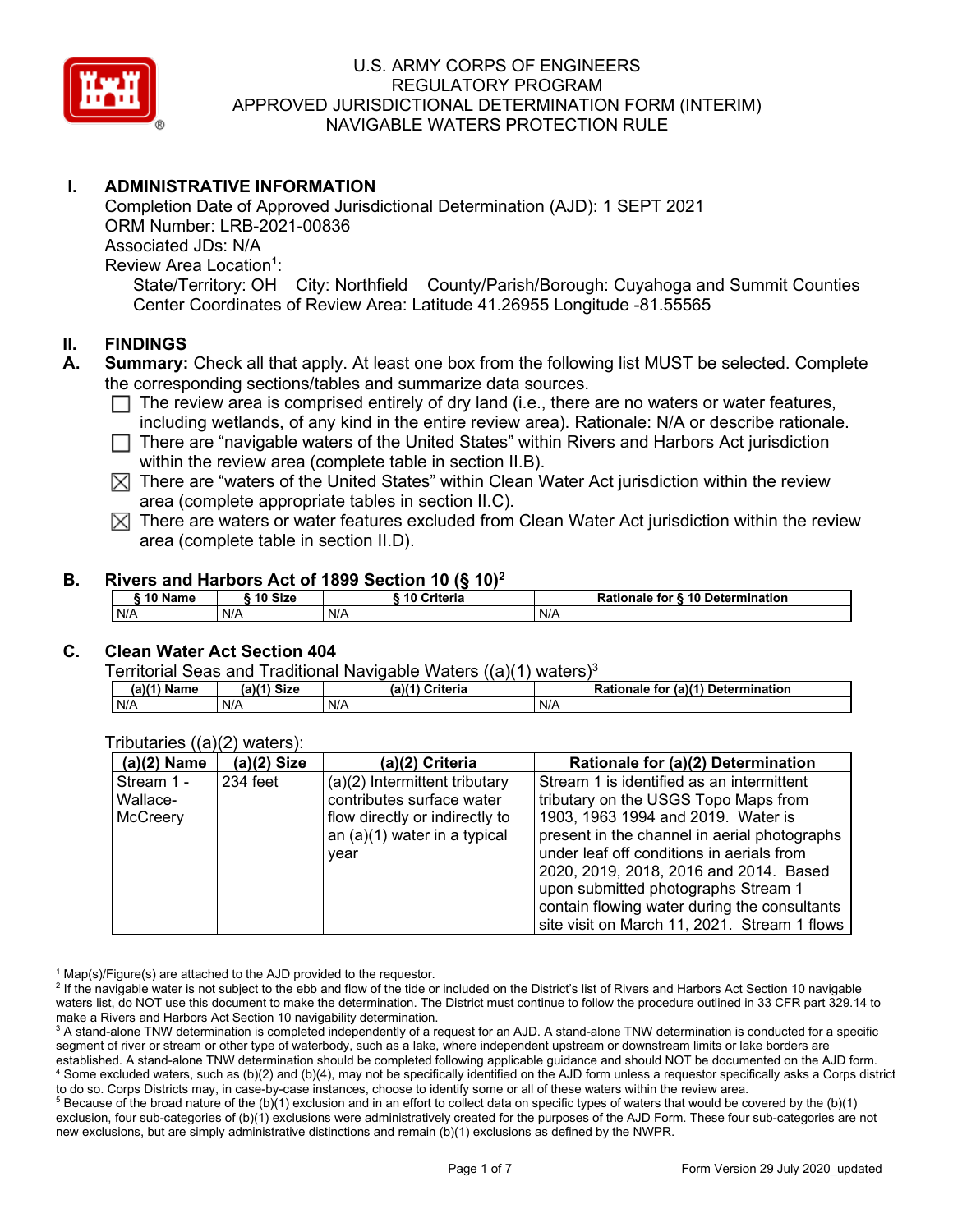

|                       |          |                                                                                                                                        | to the east approximately 0.60 miles and<br>combines with the Cuyahoga River an (a)(1)<br>which is as an $(a)(1)$ Section 10 water on<br>the Buffalo District's List of Navigable<br>Waterways and is a tributary to Lake Erie.<br>Stream 1 flow southeast offsite and through<br>a culvert under Riverview Road and into<br>another Unnamed Tributary to the<br>Cuyahoga River, into the Cuyahoga River.                                                                                                                                                                                                                                                                                                                                                                         |
|-----------------------|----------|----------------------------------------------------------------------------------------------------------------------------------------|-----------------------------------------------------------------------------------------------------------------------------------------------------------------------------------------------------------------------------------------------------------------------------------------------------------------------------------------------------------------------------------------------------------------------------------------------------------------------------------------------------------------------------------------------------------------------------------------------------------------------------------------------------------------------------------------------------------------------------------------------------------------------------------|
| Stream 2 -<br>DeCrane | 314 feet | (a)(2) Intermittent tributary<br>contributes surface water<br>flow directly or indirectly to<br>an $(a)(1)$ water in a typical<br>year | Stream 2 is identified as an intermittent<br>tributary on the USGS Topo Maps from<br>1903, 1963 1994 and 2019 and reported to<br>be a riverine, intermittent water with<br>vegetated stream bottom and a seasonally<br>flooded water regime (R4SBC). Based<br>upon submitted photographs Stream 2<br>contain flowing water during the consultants<br>site visit on March 11, 2021. In addition,<br>water is present in the channel in aerial<br>photographs under leaf off conditions in<br>aerials from 2019, 2016 and 2014. Stream<br>2 flows to the west approximately 0.20 miles<br>and combines with the Cuyahoga River an<br>$(a)(1)$ which is as an $(a)(1)$ Section 10 water<br>on the Buffalo District's List of Navigable<br>Waterways and is a tributary to Lake Erie. |

Lakes and ponds, and impoundments of jurisdictional waters ((a)(3) waters):

| (a)(3)<br><b>Name</b> | (a)(3)<br><b>Size</b> | (a)(3)<br>Criteria | (a)(3)<br><b>Determination</b><br>Rationale<br>for |
|-----------------------|-----------------------|--------------------|----------------------------------------------------|
| N/A                   | N/A                   | N/A                | N/A                                                |

Adiacent wetlands ((a)(4) waters):

|               | ,, ,, ,       |                         |                                              |  |  |  |
|---------------|---------------|-------------------------|----------------------------------------------|--|--|--|
| $(a)(4)$ Name | $(a)(4)$ Size | (a)(4) Criteria         | Rationale for (a)(4) Determination           |  |  |  |
| Wetland 1 -   | $0.09$ acres  | (a)(4) Wetland abuts an | Wetland 1 Wallace McCreery abuts and         |  |  |  |
| Wallace-      |               | $(a)(1)-(a)(3)$ water   | flows directly into Stream1, an intermittent |  |  |  |
| McCreery      |               |                         | (a)(2) water as identified above.            |  |  |  |
| Wetland 2 -   | $0.03$ acres  | (a)(4) Wetland abuts an | Wetland 2 Decrane abuts and flows directly   |  |  |  |
| DeCrane       |               | $(a)(1)-(a)(3)$ water   | into Stream 2, an intermittent (a)(2) water  |  |  |  |
|               |               |                         | as identified above.                         |  |  |  |
| Wetland 3 -   | $0.04$ acres  | (a)(4) Wetland abuts an | Wetland 3 Clayton-Stanford extends off site  |  |  |  |
| Clayton-      |               | $(a)(1)-(a)(3)$ water   | before abutting Stanford Run which is        |  |  |  |
| Stanford      |               |                         | reported to be an (a)(2) water. According to |  |  |  |

 $1$  Map(s)/Figure(s) are attached to the AJD provided to the requestor.

<sup>2</sup> If the navigable water is not subject to the ebb and flow of the tide or included on the District's list of Rivers and Harbors Act Section 10 navigable waters list, do NOT use this document to make the determination. The District must continue to follow the procedure outlined in 33 CFR part 329.14 to make a Rivers and Harbors Act Section 10 navigability determination.

<sup>3</sup> A stand-alone TNW determination is completed independently of a request for an AJD. A stand-alone TNW determination is conducted for a specific segment of river or stream or other type of waterbody, such as a lake, where independent upstream or downstream limits or lake borders are established. A stand-alone TNW determination should be completed following applicable guidance and should NOT be documented on the AJD form. <sup>4</sup> Some excluded waters, such as (b)(2) and (b)(4), may not be specifically identified on the AJD form unless a requestor specifically asks a Corps district to do so. Corps Districts may, in case-by-case instances, choose to identify some or all of these waters within the review area.

<sup>5</sup> Because of the broad nature of the (b)(1) exclusion and in an effort to collect data on specific types of waters that would be covered by the (b)(1) exclusion, four sub-categories of (b)(1) exclusions were administratively created for the purposes of the AJD Form. These four sub-categories are not new exclusions, but are simply administrative distinctions and remain (b)(1) exclusions as defined by the NWPR.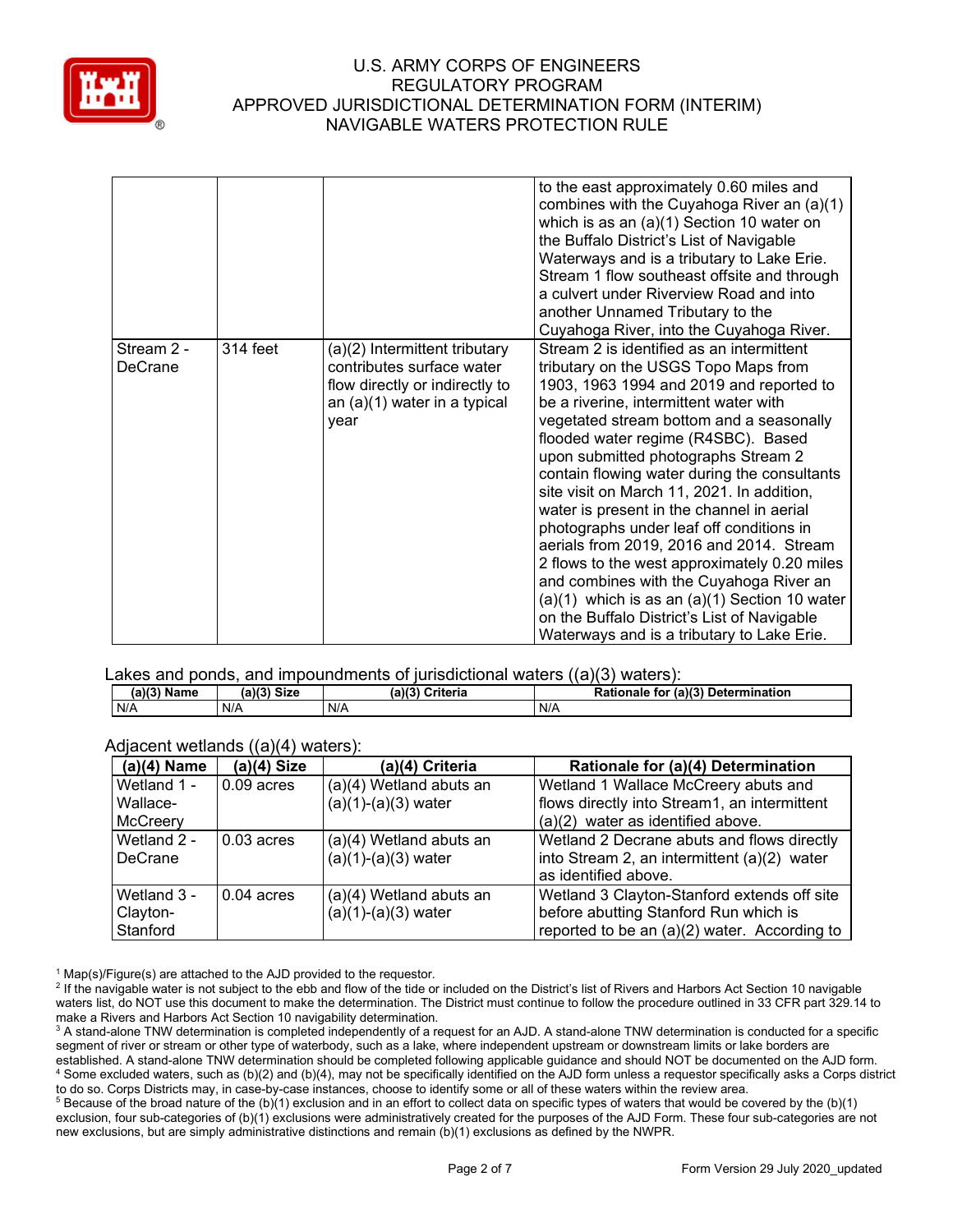

|                        |              |                                                | the NWI map Stanford Run is reported to be<br>a riverine, intermittent water with vegetated<br>stream bottom and a seasonally flooded<br>water regime (R4SBC). Stanford Run<br>extends approximately 1.2 miles from<br>Wetland 3 to the and combines with the<br>Cuyahoga River an (a)(1) which is as an<br>(a)(1) Section 10 water on the Buffalo<br>District's List of Navigable Waterways and is<br>a tributary to Lake Erie. |
|------------------------|--------------|------------------------------------------------|----------------------------------------------------------------------------------------------------------------------------------------------------------------------------------------------------------------------------------------------------------------------------------------------------------------------------------------------------------------------------------------------------------------------------------|
| Wetland 4 -<br>Grether | $0.08$ acres | (a)(4) Wetland abuts an<br>(a)(1)-(a)(3) water | Wetland 4-Grether extends offsite to the<br>northwest and abuts the Cuyahoga River an<br>$(a)(1)$ which is as an $(a)(1)$ Section 10 water<br>on the Buffalo District's List of Navigable<br>Waterways and is a tributary to Lake Erie.                                                                                                                                                                                          |

## **D. Excluded Waters or Features**

Excluded waters  $((b)(1) - (b)(12))$ <sup>4</sup>

| <b>Exclusion</b><br><b>Name</b>    | <b>Exclusion</b><br><b>Size</b> | Exclusion <sup>5</sup>                                                                        | <b>Rationale for Exclusion Determination</b>                                                                                                                                                                                                                                                                                                                                                                                                                                                                                                                                    |
|------------------------------------|---------------------------------|-----------------------------------------------------------------------------------------------|---------------------------------------------------------------------------------------------------------------------------------------------------------------------------------------------------------------------------------------------------------------------------------------------------------------------------------------------------------------------------------------------------------------------------------------------------------------------------------------------------------------------------------------------------------------------------------|
| Stream 3 -<br>Clayton-<br>Stanford | 22 feet                         | (b)(3) Ephemeral feature,<br>including an ephemeral<br>stream, swale, gully, rill, or<br>pool | Stream 3 is an ephemeral tributary that<br>extends south to Wetland 3 - Clayton<br>Stanford. The feature is reported to have a<br>defined OHWM and at the time of the<br>consultants site visit the stream channel<br>contained areas of standing water and<br>contained leaves from the previous year.<br>This tributary does not drain any other<br>waters of the United States. Stream 3 is<br>not a navigable water $(a)(1)$ or $(a)(2)$ water.<br>It is not an impounded water $(a)(3)$ and does<br>not contain the necessary wetland criteria to<br>be an $(a)(4)$ water. |
| Upland -<br>Priest                 | $1.36$ acres                    | Dryland                                                                                       | Upland - Priest site did not contain any<br>waters of the US and consists of<br>predominately upland vegetation and non-<br>hydric soils.                                                                                                                                                                                                                                                                                                                                                                                                                                       |
| Upland-<br>Szczudlo                | $0.47$ acre                     | Dryland                                                                                       | Upland - Szczudlo site did not contain any<br>waters of the US and consists of<br>predominately upland vegetation and non-<br>hydric soils.                                                                                                                                                                                                                                                                                                                                                                                                                                     |
| Upland                             | $0.64$ -acre                    | Dryland                                                                                       | Upland - Mackey-Nolan site did not contain                                                                                                                                                                                                                                                                                                                                                                                                                                                                                                                                      |

 $1$  Map(s)/Figure(s) are attached to the AJD provided to the requestor.

<sup>5</sup> Because of the broad nature of the (b)(1) exclusion and in an effort to collect data on specific types of waters that would be covered by the (b)(1) exclusion, four sub-categories of (b)(1) exclusions were administratively created for the purposes of the AJD Form. These four sub-categories are not new exclusions, but are simply administrative distinctions and remain (b)(1) exclusions as defined by the NWPR.

<sup>&</sup>lt;sup>2</sup> If the navigable water is not subject to the ebb and flow of the tide or included on the District's list of Rivers and Harbors Act Section 10 navigable waters list, do NOT use this document to make the determination. The District must continue to follow the procedure outlined in 33 CFR part 329.14 to make a Rivers and Harbors Act Section 10 navigability determination.

<sup>&</sup>lt;sup>3</sup> A stand-alone TNW determination is completed independently of a request for an AJD. A stand-alone TNW determination is conducted for a specific segment of river or stream or other type of waterbody, such as a lake, where independent upstream or downstream limits or lake borders are established. A stand-alone TNW determination should be completed following applicable guidance and should NOT be documented on the AJD form. <sup>4</sup> Some excluded waters, such as (b)(2) and (b)(4), may not be specifically identified on the AJD form unless a requestor specifically asks a Corps district to do so. Corps Districts may, in case-by-case instances, choose to identify some or all of these waters within the review area.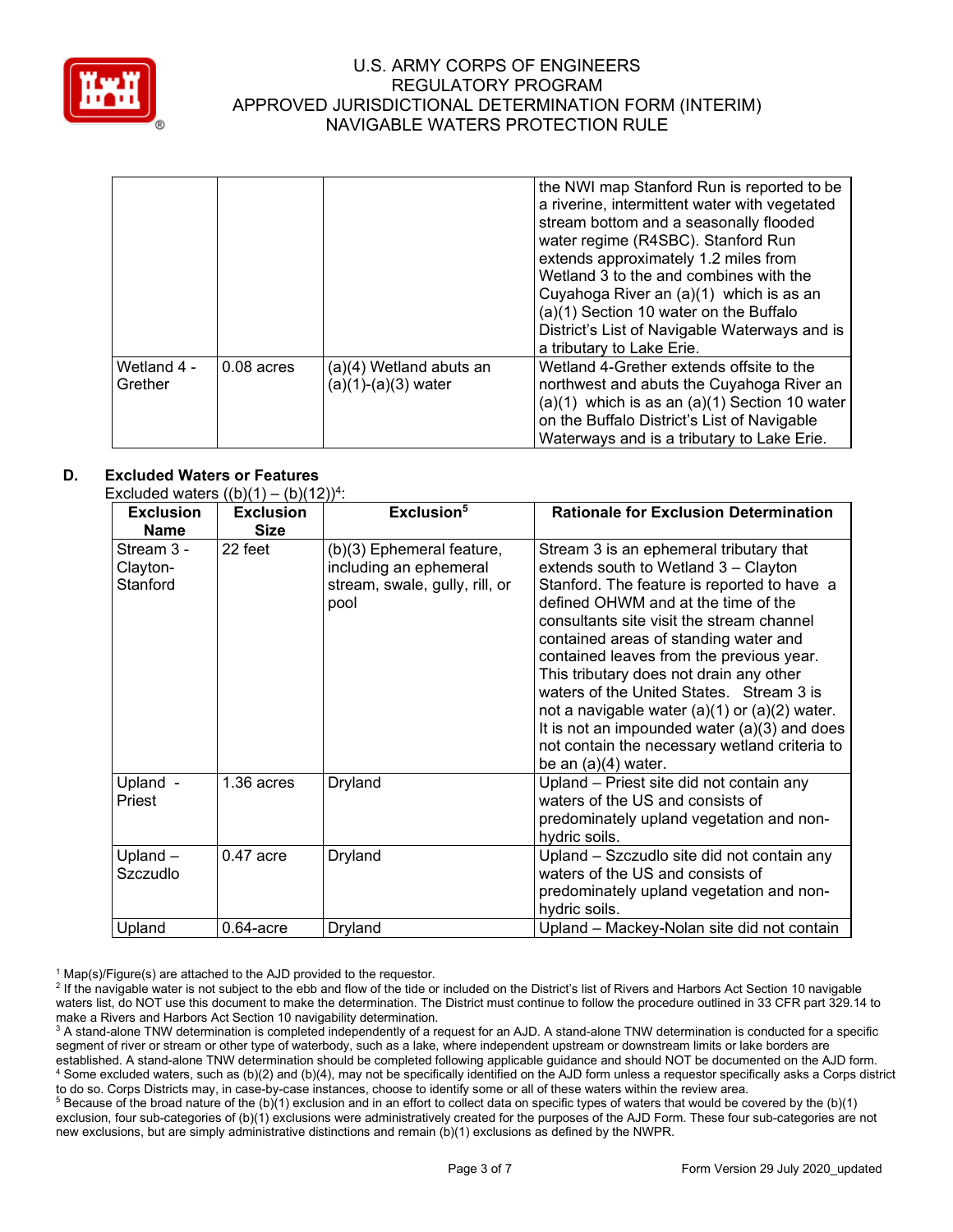

| Mackey-<br>Nolan       |             |         | any waters of the US and consists of<br>predominately upland vegetation and non-<br>hydric soils.                                        |
|------------------------|-------------|---------|------------------------------------------------------------------------------------------------------------------------------------------|
| <b>Upland Jones</b>    | 1.08 acres  | Dryland | Upland - Jones site did not contain any<br>waters of the US and consists of<br>predominately upland vegetation and non-<br>hydric soils. |
| Upland<br>Pittenger    | 5.81 acres  | Dryland | Upland - Pittenger site did not contain any<br>waters of the US and consists of predominately<br>upland vegetation and non-hydric soils. |
| Upland $-$<br>Gillette | $0.81$ acre | Dryland | Upland – Gillette site did not contain any waters<br>of the US and consists of predominately upland<br>vegetation and non-hydric soils.  |
| Upland-<br>Muranyi     | $0.72$ acre | Dryland | Upland - Muranyi site did not contain any<br>waters of the US and consists of predominately<br>upland vegetation and non-hydric soils.   |

# **III. SUPPORTING INFORMATION**

- **A. Select/enter all resources** that were used to aid in this determination and attach data/maps to this document and/or references/citations in the administrative record, as appropriate.
	- **X** Information submitted by, or on behalf of, the applicant/consultant: *National Park Service – Midwest Region Cuyahoga Valley National Park, Multiple Sites, CUVA 237096 Demolish Vacant Excess Structures – May 2021* Rationale: *N/A or describe rationale for insufficiency (including partial insufficiency).*
	- Data sheets prepared by the Corps: *Title(s) and/or date(s).*<br>**X** Photographs: Google Earth 2019 MAR 11, 2012 Apr 6, 20
	- **X** Photographs: Google Earth 2019 MAR 11, 2012 Apr 6, 2006 Feb 28, 2000 OCT 11, 1994 APR 20. Connect Explorer – 2020 NOV 19,12, 2019 DEC 23, 2019 APR 29, 26, 2018 NOV 23, 4, 2017 APR 17, 14,AND 6, 2016 MAR 26, 22, 2015 APR 25 AND 2014 DEC 12 **\_\_\_** Corps Site visit(s) conducted on: *Date(s).*
	- **\_\_\_** Previous Jurisdictional Determinations (AJDs or PJDs): *ORM Number(s) and date(s).*<br>**X** Antecedent Precipitation Tool: *provide detailed discussion in Section III.B.*
	- **X** Antecedent Precipitation Tool: *provide detailed discussion in Section III.B.*
	- **X** USDA NRCS Soil Survey: *USDA Web Soil Survey 27 AUG 2021*
	- **X** USFWS NWI maps: *Wetland Mapper 27 AUG 2021*
	- **X** USGS topographic maps: *1903 Cleveland and Akron 1:62500 and 1963, 1994 and 2019 Northfield and Peninsula 1 to 24000*

#### **Other data sources used to aid in this determination:**

| Data Source<br>Name and/or date and other relevant information<br>(select) |                   |      |  |  |  |  |
|----------------------------------------------------------------------------|-------------------|------|--|--|--|--|
|                                                                            | ' ISGS<br>Sources | N/A. |  |  |  |  |

 $1$  Map(s)/Figure(s) are attached to the AJD provided to the requestor.

<sup>&</sup>lt;sup>2</sup> If the navigable water is not subject to the ebb and flow of the tide or included on the District's list of Rivers and Harbors Act Section 10 navigable waters list, do NOT use this document to make the determination. The District must continue to follow the procedure outlined in 33 CFR part 329.14 to make a Rivers and Harbors Act Section 10 navigability determination.

<sup>&</sup>lt;sup>3</sup> A stand-alone TNW determination is completed independently of a request for an AJD. A stand-alone TNW determination is conducted for a specific segment of river or stream or other type of waterbody, such as a lake, where independent upstream or downstream limits or lake borders are established. A stand-alone TNW determination should be completed following applicable guidance and should NOT be documented on the AJD form. <sup>4</sup> Some excluded waters, such as (b)(2) and (b)(4), may not be specifically identified on the AJD form unless a requestor specifically asks a Corps district

to do so. Corps Districts may, in case-by-case instances, choose to identify some or all of these waters within the review area.  $5$  Because of the broad nature of the (b)(1) exclusion and in an effort to collect data on specific types of waters that would be covered by the (b)(1) exclusion, four sub-categories of (b)(1) exclusions were administratively created for the purposes of the AJD Form. These four sub-categories are not new exclusions, but are simply administrative distinctions and remain (b)(1) exclusions as defined by the NWPR.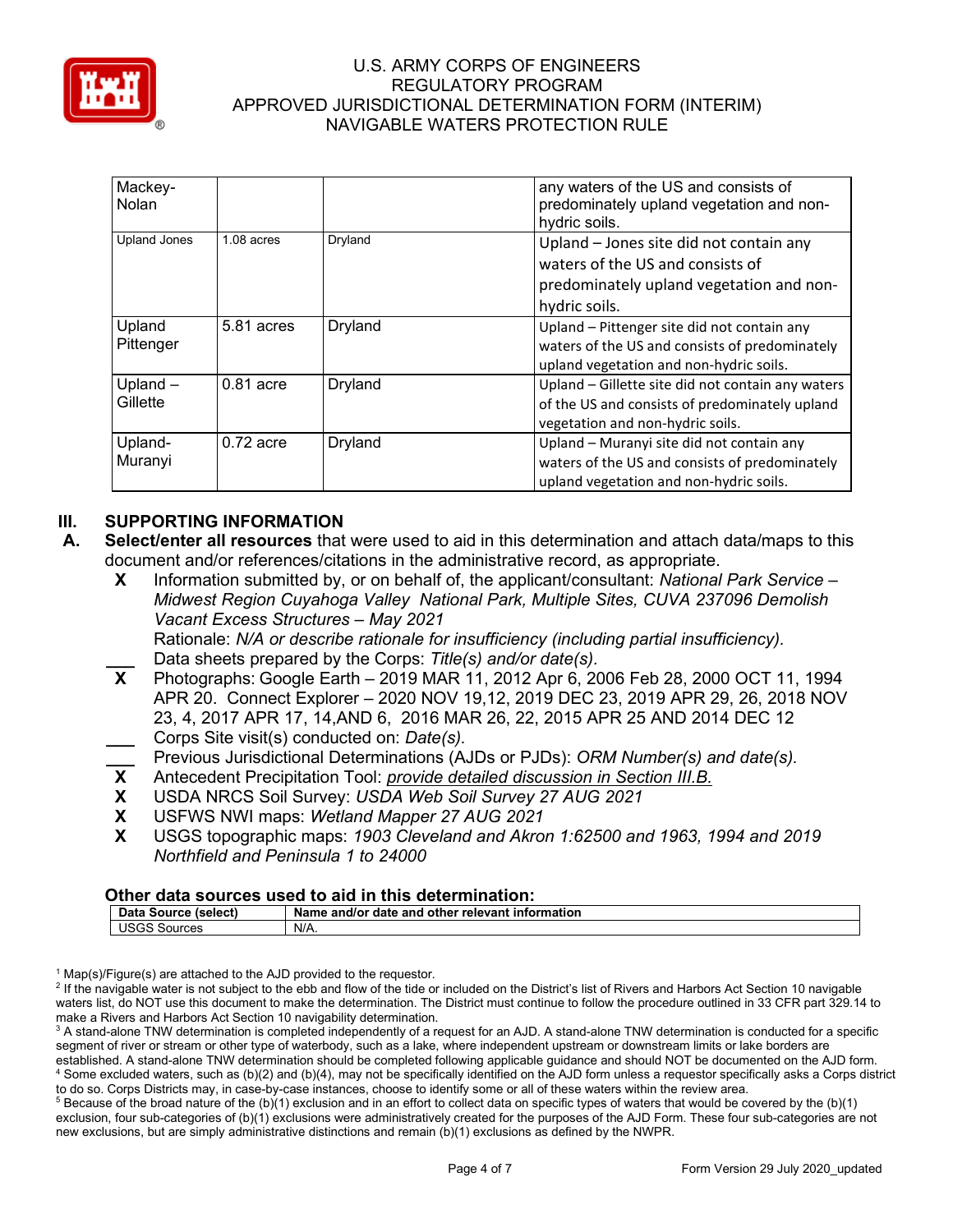

| <b>USDA Sources</b>        | N/A.    |
|----------------------------|---------|
| <b>NOAA Sources</b>        | N/A.    |
| <b>USACE Sources</b>       | N/A.    |
| State/Local/Tribal Sources | N/A.    |
| <b>Other Sources</b>       | $N/A$ . |

**B. Typical year assessment(s):** The APT evaluates normal precipitation conditions based on the three 30-day periods preceding the observation date. For each period, a weighted condition value is assigned by determining whether the 30-day precipitation total falls within, above, or below the 70th and 30th percentiles for totals from the same date range over the preceding 30 years. The APT then makes a determination of "normal," "wetter than normal," or "drier than normal" based on the condition value sum. The APT also displays results generated via the Palmer Drought Severity Index (PDSI) and the University of Delaware WebWIMP.

#### Inputs/Data Sources

Weather Stations: Cleveland, Cuyahoga Falls, Akron Fulton INTL AP, Akron

| Latitude         | Longitude    | Date       | <b>PDSI</b> | <b>PDSI Class</b> | Season     | <b>ARC</b> | Antecedent              |  |
|------------------|--------------|------------|-------------|-------------------|------------|------------|-------------------------|--|
|                  |              |            | Value       |                   |            | Score      | <b>Precip Condition</b> |  |
| Wallace-McCreery |              |            |             |                   |            |            |                         |  |
| 41.343492        | $-81.603957$ | 3/11/2021  | $-1.76$     | Mild drought      | Wet Season | 7          | Drier than              |  |
|                  |              |            |             |                   |            |            | Normal                  |  |
| 41.343492        | $-81.603957$ | 11/19/2020 | 1.98        | Mild wetness      | Wet Season | 16         | Wetter than             |  |
|                  |              |            |             |                   |            |            | Normal                  |  |
| 41.343492        | $-81.603957$ | 12/23/2019 | 2.37        | Moderate          | Wet Season | 8          | Drier than              |  |
|                  |              |            |             | wetness           |            |            | Normal                  |  |
| 41.343492        | $-81.603957$ | 4/26/2019  | 2.73        | Moderate          | Wet Season | 13         | Normal                  |  |
|                  |              |            |             | wetness           |            |            | Conditions              |  |
| 41.343492        | $-81.603957$ | 11/23/2018 | 3.13        | Severe            | Wet Season |            | Wetter than             |  |
|                  |              |            |             | wetness           |            | 15         | Normal                  |  |
| 41.343492        | $-81.603957$ | 4/14/2017  | 1.06        | Mild wetness      | Wet Season | 13         | Normal                  |  |
|                  |              |            |             |                   |            |            | Conditions              |  |
| 41.343492        | $-81.603957$ | 3/22/2016  | $-1.01$     | Mild drought      | Wet Season | 14         | Normal                  |  |
|                  |              |            |             |                   |            |            | Conditions              |  |
| 41.343492        | $-81.603957$ | 4/25/2015  | 1.81        | Mild wetness      | Wet Season | 7          | Drier than              |  |
|                  |              |            |             |                   |            |            | Normal                  |  |
| 41.343492        |              |            | Severe      | Wet Season        |            | Normal     |                         |  |
|                  | $-81.603957$ | 12/12/2014 | 3.47        | wetness           |            | 11         | Conditions              |  |

 $1$  Map(s)/Figure(s) are attached to the AJD provided to the requestor.

<sup>&</sup>lt;sup>2</sup> If the navigable water is not subject to the ebb and flow of the tide or included on the District's list of Rivers and Harbors Act Section 10 navigable waters list, do NOT use this document to make the determination. The District must continue to follow the procedure outlined in 33 CFR part 329.14 to make a Rivers and Harbors Act Section 10 navigability determination.

<sup>&</sup>lt;sup>3</sup> A stand-alone TNW determination is completed independently of a request for an AJD. A stand-alone TNW determination is conducted for a specific segment of river or stream or other type of waterbody, such as a lake, where independent upstream or downstream limits or lake borders are established. A stand-alone TNW determination should be completed following applicable guidance and should NOT be documented on the AJD form. <sup>4</sup> Some excluded waters, such as (b)(2) and (b)(4), may not be specifically identified on the AJD form unless a requestor specifically asks a Corps district to do so. Corps Districts may, in case-by-case instances, choose to identify some or all of these waters within the review area.

 $5$  Because of the broad nature of the (b)(1) exclusion and in an effort to collect data on specific types of waters that would be covered by the (b)(1) exclusion, four sub-categories of (b)(1) exclusions were administratively created for the purposes of the AJD Form. These four sub-categories are not new exclusions, but are simply administrative distinctions and remain (b)(1) exclusions as defined by the NWPR.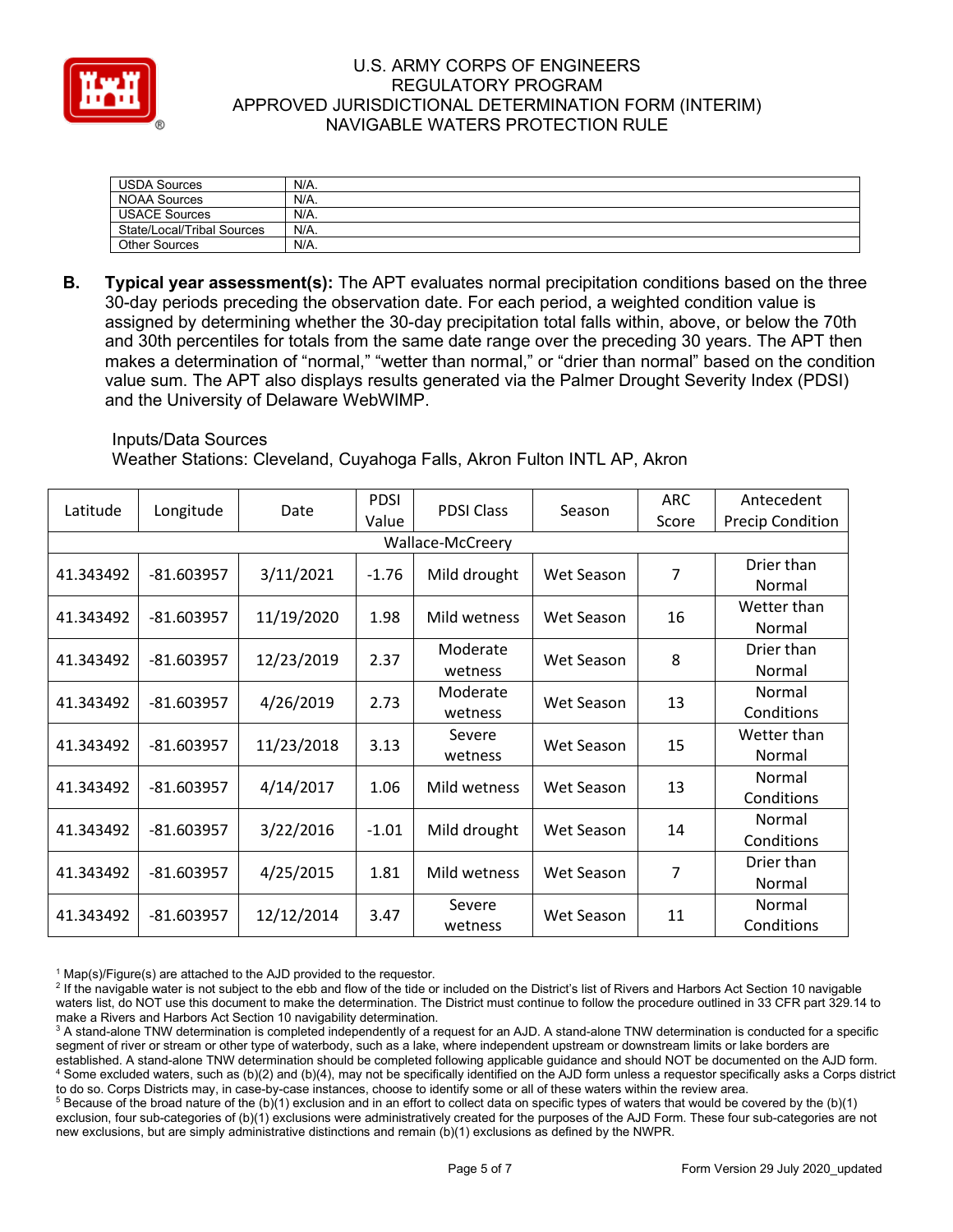

| 41.343492        | $-81.603957$ | 3/11/2021  | $-1.76$ | Mild drought        | Wet Season | $\overline{7}$ | Drier than<br>Normal  |  |  |  |  |
|------------------|--------------|------------|---------|---------------------|------------|----------------|-----------------------|--|--|--|--|
| Decrane          |              |            |         |                     |            |                |                       |  |  |  |  |
| 41.288976        | $-81.560874$ | 3/11/2021  | $-1.76$ | Mild drought        | Wet Season | $\overline{7}$ | Drier than<br>Normal  |  |  |  |  |
| 41.288976        | $-81.560874$ | 11/12/2020 | 1.98    | Mild wetness        | Wet Season | 14             | Normal<br>Conditions  |  |  |  |  |
| 41.288976        | $-81.560874$ | 12/23/2019 | 2.37    | Moderate<br>wetness | Wet Season | 8              | Drier than<br>Normal  |  |  |  |  |
| 41.288976        | $-81.560874$ | 4/29/2019  | 2.73    | Moderate<br>wetness | Wet Season | 12             | Normal<br>Conditions  |  |  |  |  |
| 41.288976        | $-81.560874$ | 11/4/2018  | 3.13    | Severe<br>wetness   | Wet Season | 15             | Wetter than<br>Normal |  |  |  |  |
| 41.288976        | $-81.560874$ | 4/14/2017  | 1.06    | Mild wetness        | Wet Season | 13             | Normal<br>Conditions  |  |  |  |  |
| 41.288976        | $-81.560874$ | 3/22/2016  | $-1.01$ | Mild drought        | Wet Season | 14             | Normal<br>Conditions  |  |  |  |  |
| 41.288976        | $-81.560874$ | 4/25/2015  | 1.81    | Mild wetness        | Wet Season | $\overline{7}$ | Drier than<br>Normal  |  |  |  |  |
| 41.288976        | $-81.560874$ | 12/12/2014 | 3.47    | Severe<br>wetness   | Wet Season | 11             | Normal<br>Conditions  |  |  |  |  |
| Clayton-Stanford |              |            |         |                     |            |                |                       |  |  |  |  |
| 41.269463        | $-81.55532$  | 3/11/2021  | $-1.76$ | Mild drought        | Wet Season | $\overline{7}$ | Drier than<br>Normal  |  |  |  |  |
| 41.269463        | $-81.55532$  | 11/12/2020 | 1.98    | Mild wetness        | Wet Season | 14             | Normal<br>Conditions  |  |  |  |  |
| 41.269463        | $-81.55532$  | 12/23/2019 | 2.37    | Moderate<br>wetness | Wet Season | 8              | Drier than<br>Normal  |  |  |  |  |
| 41.269463        | $-81.55532$  | 4/29/2019  | 2.73    | Moderate<br>wetness | Wet Season | 12             | Normal<br>Conditions  |  |  |  |  |
| 41.269463        | $-81.55532$  | 11/4/2018  | 3.13    | Severe<br>wetness   | Wet Season | 15             | Wetter than<br>Normal |  |  |  |  |
| 41.269463        | $-81.55532$  | 4/17/2017  | 1.06    | Mild wetness        | Wet Season | 13             | Normal<br>Conditions  |  |  |  |  |
| 41.269463        | $-81.55532$  | 4/6/2017   | 1.06    | Mild wetness        | Wet Season | 18             | Wetter than<br>Normal |  |  |  |  |

 $1$  Map(s)/Figure(s) are attached to the AJD provided to the requestor.

<sup>2</sup> If the navigable water is not subject to the ebb and flow of the tide or included on the District's list of Rivers and Harbors Act Section 10 navigable waters list, do NOT use this document to make the determination. The District must continue to follow the procedure outlined in 33 CFR part 329.14 to make a Rivers and Harbors Act Section 10 navigability determination.

<sup>3</sup> A stand-alone TNW determination is completed independently of a request for an AJD. A stand-alone TNW determination is conducted for a specific segment of river or stream or other type of waterbody, such as a lake, where independent upstream or downstream limits or lake borders are established. A stand-alone TNW determination should be completed following applicable guidance and should NOT be documented on the AJD form. <sup>4</sup> Some excluded waters, such as (b)(2) and (b)(4), may not be specifically identified on the AJD form unless a requestor specifically asks a Corps district to do so. Corps Districts may, in case-by-case instances, choose to identify some or all of these waters within the review area.

<sup>5</sup> Because of the broad nature of the (b)(1) exclusion and in an effort to collect data on specific types of waters that would be covered by the (b)(1) exclusion, four sub-categories of (b)(1) exclusions were administratively created for the purposes of the AJD Form. These four sub-categories are not new exclusions, but are simply administrative distinctions and remain (b)(1) exclusions as defined by the NWPR.